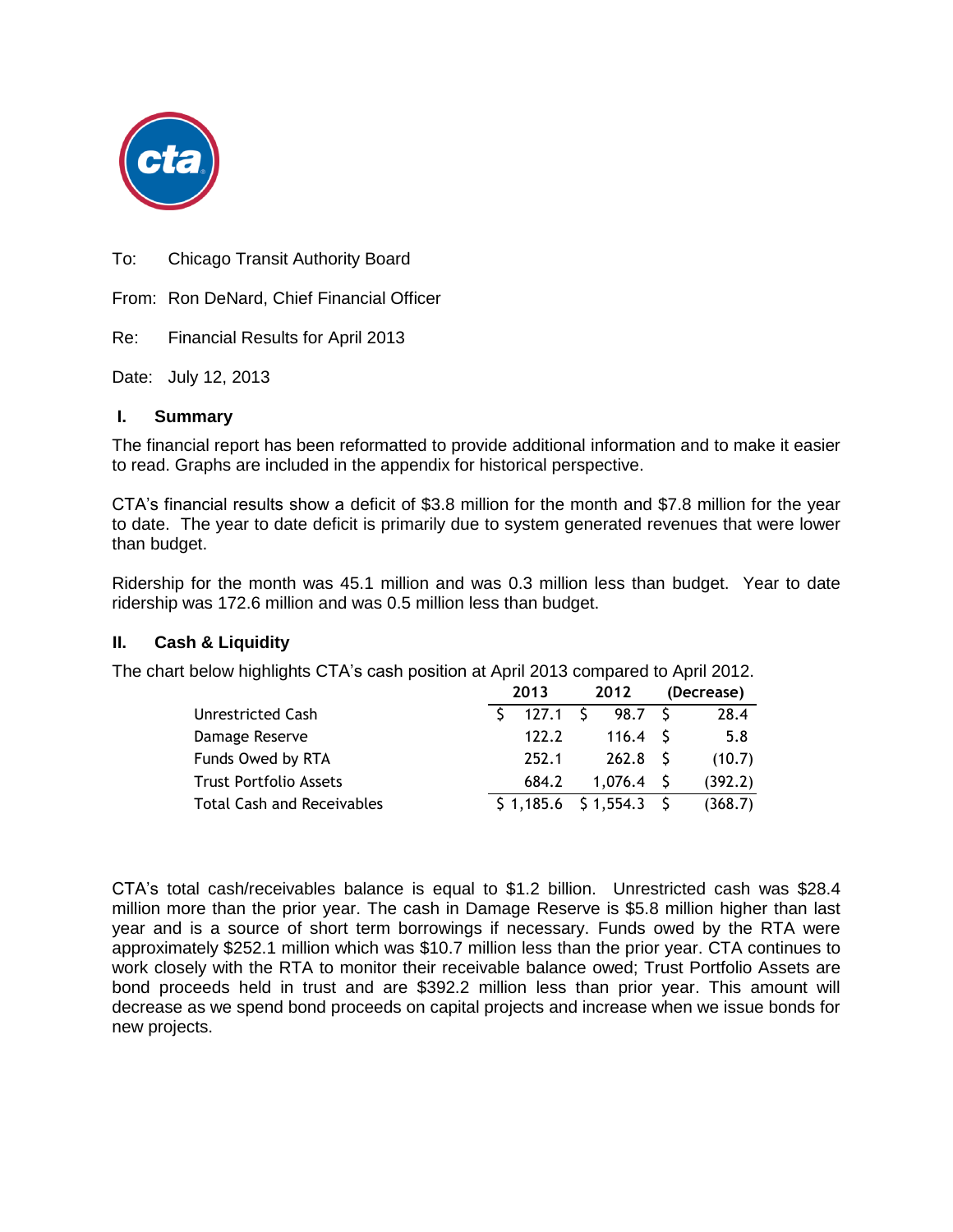#### **III. Revenue**

|                                |          | Current Month |                   |           | Year to Date  |                 |
|--------------------------------|----------|---------------|-------------------|-----------|---------------|-----------------|
|                                |          | Variance to   | Variance to       |           | Variance to   | Variance to     |
|                                | Actual   | <b>Budget</b> | <b>Prior Year</b> | Actual    | <b>Budget</b> | Prior Year      |
| Category                       | Apr13    | Apr13         | Apr13 vs. Apr12   | Apr13     | Apr13         | Apr13 vs. Apr12 |
| <b>Fare &amp; Pass Revenue</b> | 48.547.0 | (2,885.0)     | 4,194.0           | 185.313.0 | (6.946.0)     | 7,912.0         |

 Fare and pass revenue was \$2.9 million less than budget for the month. The average fare for the month was \$1.08 and was \$0.07 less than budget and was \$0.03 less than the prior month.

 Year to date fare and pass revenue was \$6.9 million less than budget. The average fare for the year to date was \$1.07 per ride and was \$0.04 less than budget.

|                                 |                      | <b>Current Month</b> |                 | Year to Date |               |                 |  |
|---------------------------------|----------------------|----------------------|-----------------|--------------|---------------|-----------------|--|
|                                 |                      | Variance to          | Variance to     |              | Variance to   | Variance to     |  |
|                                 | Actual               | <b>Budget</b>        | Prior Year      | Actual       | <b>Budget</b> | Prior Year      |  |
| Category                        | Apr13                | Apr13                | Apr13 vs. Apr12 | Apr13        | Apr13         | Apr13 vs. Apr12 |  |
| <b>Reduced Fare Subsidy</b>     | 2,360.0              | $\mathbf{r}$         | 27.0            | 9,441.0      |               | 107.0           |  |
| $-$<br>$\overline{\phantom{a}}$ | $\sim$ $\sim$ $\sim$ |                      | .               | .            |               |                 |  |

• Reduced Fare Subsidy was on par with budget for the month and year.

|                                  |         | Current Month |                 |         | Year to Date  |                 |
|----------------------------------|---------|---------------|-----------------|---------|---------------|-----------------|
|                                  |         | Variance to   | Variance to     |         | Variance to   | Variance to     |
|                                  | Actual  | <b>Budget</b> | Prior Year      | Actual  | <b>Budget</b> | Prior Year      |
| Category                         | Apr13   | Apr13         | Apr13 vs. Apr12 | Apr13   | Apr13         | Apr13 vs. Apr12 |
| Advertising, Charter, Concession | 1,923.0 | 45.0          | 352.0           | 9,264.0 | 1,209.0       | 2,418.0         |

• Advertising, Charter and Concessions Revenue was slightly more than budget for the month and was \$1.2 million more than budget for the year to date.

|                   | Current Month |  |               |  | Year to Date      |  |        |  |               |                   |
|-------------------|---------------|--|---------------|--|-------------------|--|--------|--|---------------|-------------------|
|                   |               |  | Variance to   |  | Variance to       |  |        |  | Variance to   | Variance to       |
|                   | Actual        |  | <b>Budget</b> |  | <b>Prior Year</b> |  | Actual |  | <b>Budget</b> | <b>Prior Year</b> |
| Category          | Apr13         |  | Apr13         |  | Apr13 vs. Apr12   |  | Apr13  |  | Apr13         | Apr13 vs. Apr12   |
| Investment income | 36.0          |  | 1.0           |  | (2.0)             |  | 128.0  |  | (28.0)        | (38.0)            |

• Investment Income Revenue was on par with budget for the month and was \$28,000 less than budget for the year to date.

|                      |         | Variance to   | Variance to     |          | Variance to   | Variance to     |
|----------------------|---------|---------------|-----------------|----------|---------------|-----------------|
|                      | Actual  | <b>Budget</b> | Prior Year      | Actual   | <b>Budget</b> | Prior Year      |
| Category             | Apr13   | Apr13         | Apr13 vs. Apr12 | Apr13    | Apr13         | Apr13 vs. Apr12 |
| <b>Other Revenue</b> | 2,534.0 | 306.0<br>د    | (42.0)          | 10.623.0 | 181.0         | (2,513.0)       |

• All Other Revenue was \$0.3 million more than budget for the month and was \$0.2 million more than budget for the year to date period. The revenue is unfavorable versus prior year due to the receipt of a security grant in 2012 that was at a lower amount in 2013.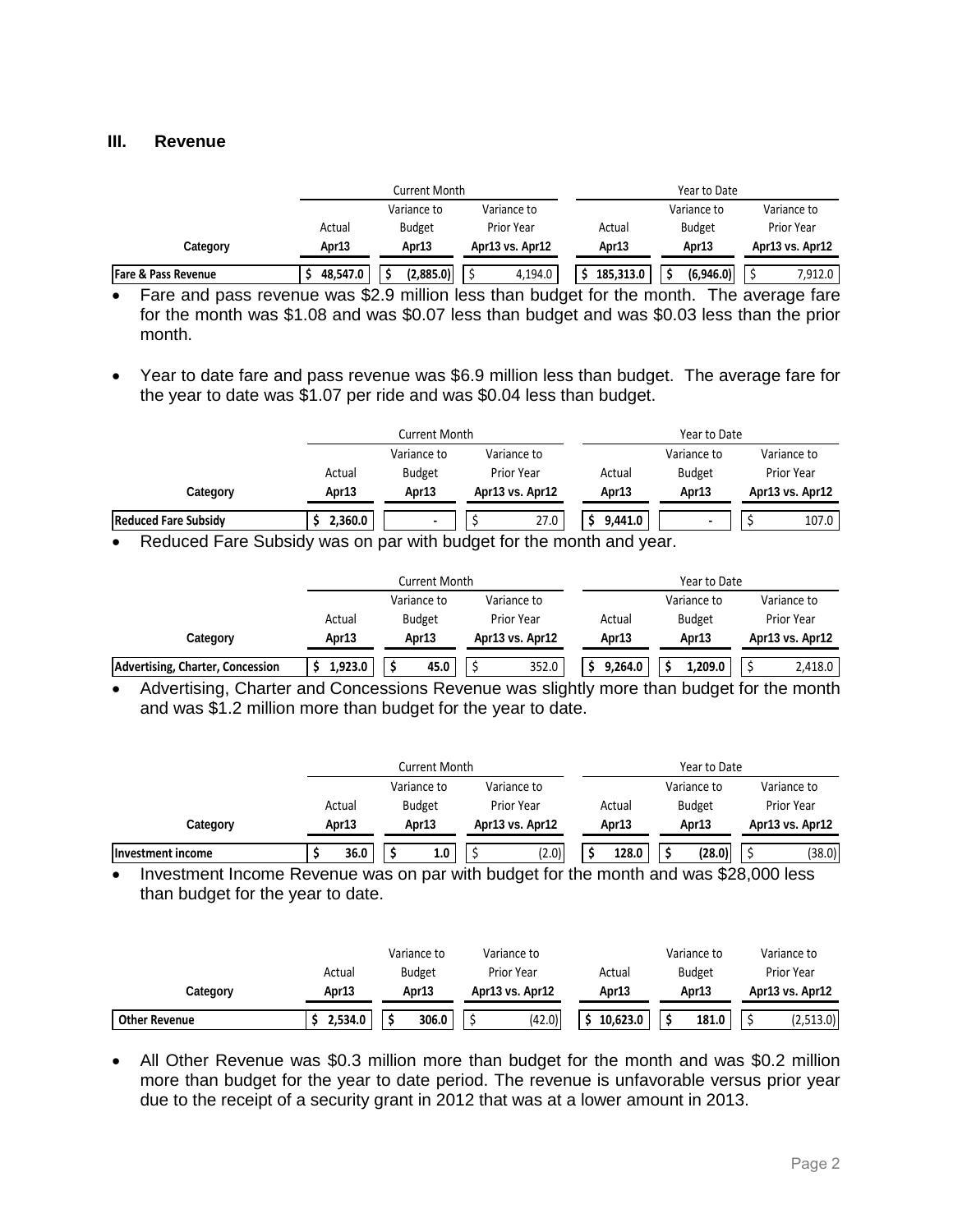|                                       |          | Current Month |                   |           | Year to Date  |                   |  |  |
|---------------------------------------|----------|---------------|-------------------|-----------|---------------|-------------------|--|--|
|                                       |          | Variance to   | Variance to       |           | Variance to   | Variance to       |  |  |
|                                       | Actual   | <b>Budget</b> | <b>Prior Year</b> | Actual    | <b>Budget</b> | <b>Prior Year</b> |  |  |
| Category                              | Apr13    | Apr13         | Apr13 vs. Apr12   | Apr13     | Apr13         | Apr13 vs. Apr12   |  |  |
| <b>Total System Generated Revenue</b> | 55,401.0 | (2,532.0)     | 4.527.0           | 214.768.0 | (5.584.0)     | 7,886.0           |  |  |

 System-Generated Revenue was \$2.5 million less than budget for the month. Year to date System-Generated Revenue was \$5.6 million less than budget. The unfavorable variance for the year to date was primarily due to lower than anticipated farebox and pass revenue.

#### **IV. Expenses**

|          |          | Current Month |                   |           | Year to Date  |                 |
|----------|----------|---------------|-------------------|-----------|---------------|-----------------|
|          |          | Variance to   | Variance to       |           | Variance to   | Variance to     |
|          | Actual   | <b>Budget</b> | <b>Prior Year</b> | Actual    | <b>Budget</b> | Prior Year      |
| Category | Apr13    | Apr13         | Apr13 vs. Apr12   | Apr13     | Apr13         | Apr13 vs. Apr12 |
| Labor    | 80.432.0 | (1.758.0)     | (4,408.0)         | 314.053.0 | (6,320.0)     | (9,259.0)       |

 Labor Expense was \$1.8 million more than budget for the month. Labor expense year to date was unfavorable to budget by \$6.3 million. Labor expense is unfavorable to budget due to the adjusted timing of the implementation of the Customer Service Assistants in the rail stations, additional bus service in the first quarter and increased training for bus operators in the first half of the year. Labor is higher than prior year due increases in salaries and employer pension contribution and the customer service assistant program.

|                 |         | Current Month |                 |                   | Year to Date  |                 |
|-----------------|---------|---------------|-----------------|-------------------|---------------|-----------------|
|                 |         | Variance to   | Variance to     |                   | Variance to   | Variance to     |
|                 | Actual  | <b>Budget</b> | Prior Year      | Actual            | <b>Budget</b> | Prior Year      |
| Category        | Apr13   | Apr13         | Apr13 vs. Apr12 | Apr <sub>13</sub> | Apr13         | Apr13 vs. Apr12 |
| <b>Material</b> | 5,062.0 | (832.0)       | 853.0           | 22,552.0          | (3.010.0)     | 1,581.0         |

 Material Expense was over budget by \$0.8 million. Material expense for the year to date was \$3.0 million over budget due to the maintenance of 102 more rail cars than planned, an increase in both the replacement rate for parts and in the cost of components, and additional days of snow and sleet versus prior year.

|          |         | Current Month |                 |          | Year to Date  |                 |
|----------|---------|---------------|-----------------|----------|---------------|-----------------|
|          |         | Variance to   | Variance to     |          | Variance to   | Variance to     |
|          | Actual  | <b>Budget</b> | Prior Year      | Actual   | <b>Budget</b> | Prior Year      |
| Category | Apr13   | Apr13         | Apr13 vs. Apr12 | Apr13    | Apr13         | Apr13 vs. Apr12 |
| Fuel     | 5,249.0 | 237.0         | (82.0)          | 20.581.0 | 1,068.0       | (1,066.0)       |

 Fuel for Revenue Equipment was \$0.2 million less than budget for the month. Fuel expense was \$1.1 million less than budget for the year.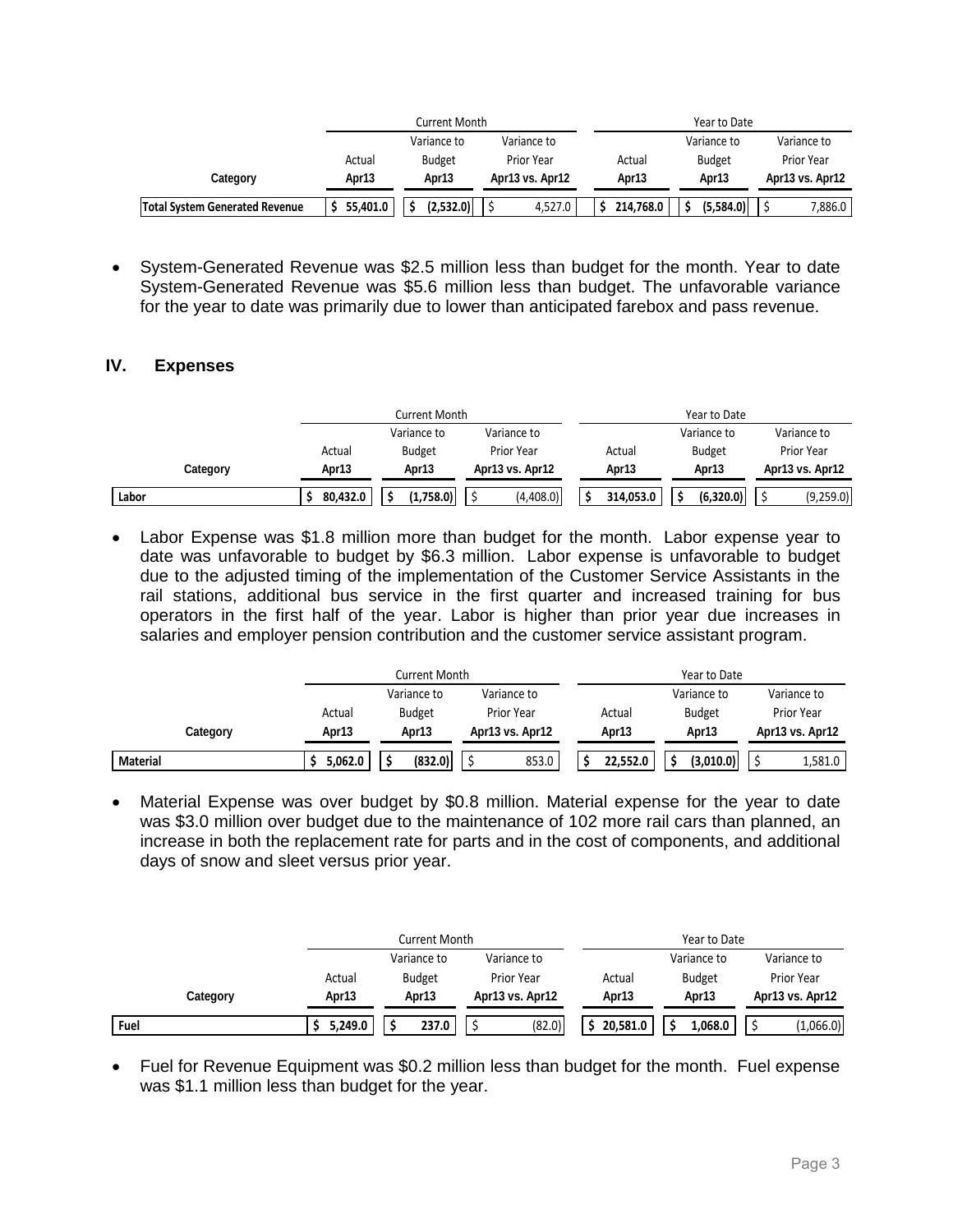|          |         | Current Month |                   |                   | Year to Date  |                 |
|----------|---------|---------------|-------------------|-------------------|---------------|-----------------|
|          |         | Variance to   | Variance to       |                   | Variance to   | Variance to     |
|          | Actual  | <b>Budget</b> | <b>Prior Year</b> | Actual            | <b>Budget</b> | Prior Year      |
| Category | Apr13   | Apr13         | Apr13 vs. Apr12   | Apr <sub>13</sub> | Apr13         | Apr13 vs. Apr12 |
| Power    | 2,638.0 | (716.0)       | (1,076.0)         | 8,311.0           | (697.0)       | 417.0           |

 Electric Power for Revenue Equipment was \$0.7 million more than budget for the month and for the year to date due to higher usage than anticipated in the budget.

|                                         |        | Current Month |                   |         | Year to Date  |                   |
|-----------------------------------------|--------|---------------|-------------------|---------|---------------|-------------------|
|                                         |        | Variance to   | Variance to       |         | Variance to   | Variance to       |
|                                         | Actual | <b>Budget</b> | <b>Prior Year</b> | Actual  | <b>Budget</b> | <b>Prior Year</b> |
| Category                                | Apr13  | Apr13         | Apr13 vs. Apr12   | Apr13   | Apr13         | Apr13 vs. Apr12   |
| <b>Provision Injuries &amp; Damages</b> | 983.0  |               | 1,617.0           | 3.931.0 |               | 6,469.0           |

• Provision for Injuries and Damages Expense was on par with budget for the month and year.

|                                      | Current Month |               |                   | Year to Date |               |                   |
|--------------------------------------|---------------|---------------|-------------------|--------------|---------------|-------------------|
|                                      |               | Variance to   | Variance to       |              | Variance to   | Variance to       |
|                                      | Actual        | <b>Budget</b> | <b>Prior Year</b> | Actual       | <b>Budget</b> | <b>Prior Year</b> |
| Category                             | Apr13         | Apr13         | Apr13 vs. Apr12   | Apr13        | Apr13         | Apr13 vs. Apr12   |
| <b>Purchase of Security Services</b> | 2,504.0       | (44.0)        | 407.0             | 11.182.0     | 318.0         | 454.0             |

• Purchase of Security Services was slightly unfavorable to budget for the month. Year to date security expense was \$0.3 million less than budget for the year.

|                       | <b>Current Month</b> |                   |                 | Year to Date      |               |                   |
|-----------------------|----------------------|-------------------|-----------------|-------------------|---------------|-------------------|
|                       |                      | Variance to       | Variance to     |                   | Variance to   | Variance to       |
|                       | Actual               | <b>Budget</b>     | Prior Year      | Actual            | <b>Budget</b> | <b>Prior Year</b> |
| Category              | Apr13                | Apr <sub>13</sub> | Apr13 vs. Apr12 | Apr <sub>13</sub> | Apr13         | Apr13 vs. Apr12   |
| <b>Other Expenses</b> | 17,492.0             | 1,809.0           | (6,473.0)       | 70.681.0          | 6.426.0       | (25,891.0)        |

 Other Expense was \$1.8 million less than budget. Year to date other expenses was \$6.4 million less than budget. The favorable variance for the month and year to date is due to timing differences for maintenance and repair contract costs. The expense is higher than prior year due to the impact of the elimination of a debt service reserve that caused 2012 expenses to be abnormally low as compared to 2013.

|                                 | Current Month |               |                 | Year to Date |               |                   |
|---------------------------------|---------------|---------------|-----------------|--------------|---------------|-------------------|
|                                 |               | Variance to   | Variance to     |              | Variance to   | Variance to       |
|                                 | Actual        | <b>Budget</b> | Prior Year      | Actual       | <b>Budget</b> | <b>Prior Year</b> |
| Category                        | Apr13         | Apr13         | Apr13 vs. Apr12 | Apr13        | Apr13         | Apr13 vs. Apr12   |
| <b>Total Operating Expenses</b> | 114,359.0     | (1,306.0)     | (9, 162.0)      | 451,291.0    | (2,215.0)     | (27, 294.0)       |

 Operating Expenses were \$1.3 million more than budget for the month, primarily due to an unfavorable variance in the labor expense category. For the year to date period, operating expenses were \$2.2 million more than budget due to labor and materials expenses. Expenses in 2013 are higher than 2012 due to the elimination of pension bond debt service reserve in 2012 that lowered 2012 expenses.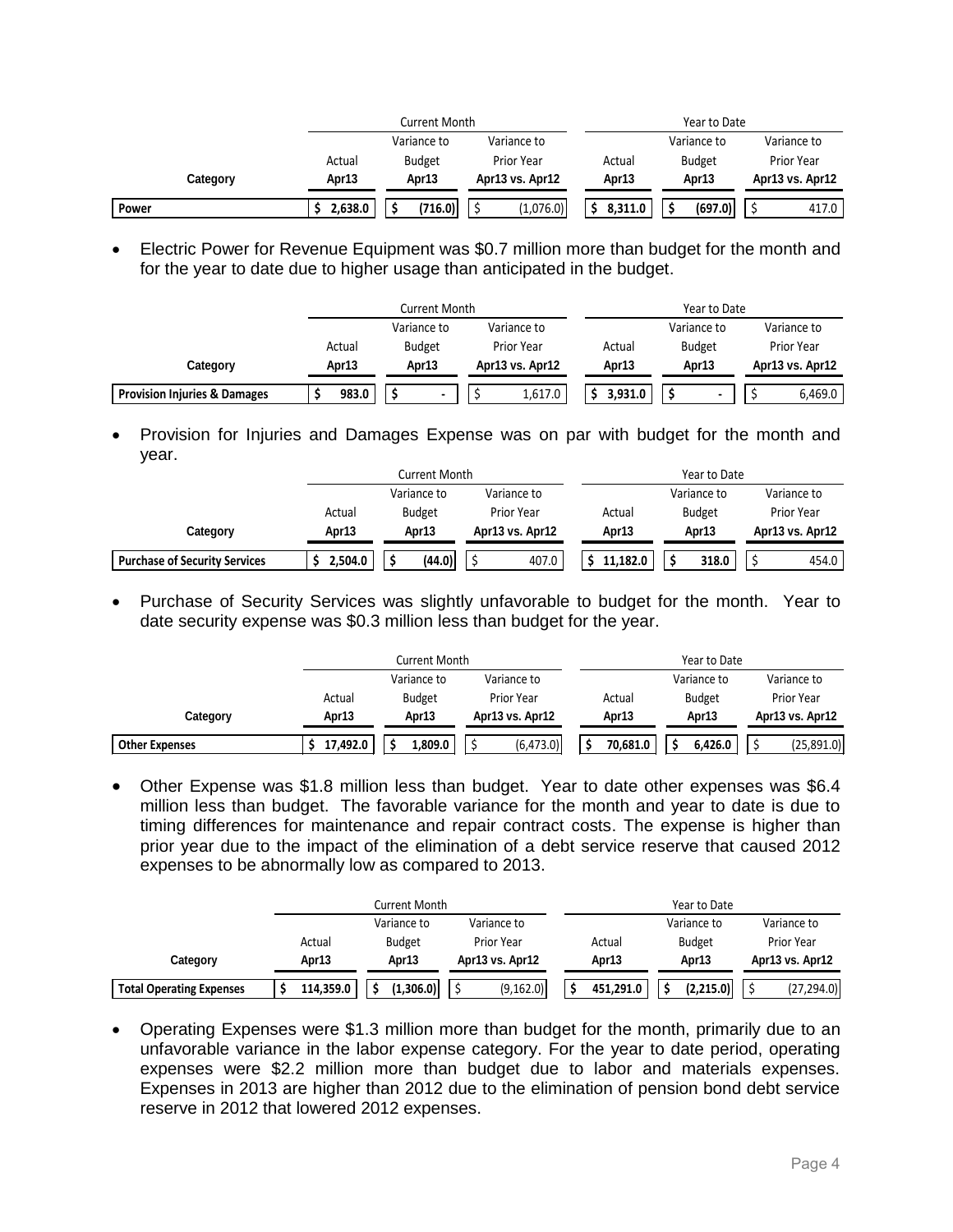#### **V. Other**

|                       | Current Month |               |                 | Year to Date |               |                 |
|-----------------------|---------------|---------------|-----------------|--------------|---------------|-----------------|
|                       |               | Variance to   | Variance to     |              | Variance to   | Variance to     |
|                       | Actual        | <b>Budget</b> | Prior Year      | Actual       | <b>Budget</b> | Prior Year      |
| Category              | Apr13         | Apr13         | Apr13 vs. Apr12 | Apr13        | Apr13         | Apr13 vs. Apr12 |
| <b>Recovery Ratio</b> | 58.9%         | (3.27)        |                 | 58.0%        | (1.96)        |                 |

 Recovery Ratio, which measures the percentage of operating expenses CTA funds from internally generated revenues, was 58.9% for the month and 58.0% for the year. This was unfavorable to budget by 3.27 percentage points for the month and by 1.96 percentage points for the year to date.

#### **VI. Ridership**

|                               |                 | <b>Current Month</b>                  |                                              | Year to Date    |                                       |                                                     |  |
|-------------------------------|-----------------|---------------------------------------|----------------------------------------------|-----------------|---------------------------------------|-----------------------------------------------------|--|
| Category                      | Actual<br>Apr13 | Variance to<br><b>Budget</b><br>Apr13 | Variance to<br>Prior Year<br>Apr13 vs. Apr12 | Actual<br>Apr13 | Variance to<br><b>Budget</b><br>Apr13 | Variance to<br><b>Prior Year</b><br>Apr13 vs. Apr12 |  |
| <b>Bus</b>                    | 25.821.0        | 80.0                                  | 147.0                                        | 99,784.0        | (870.0)                               | (4,377.0)                                           |  |
| Rail                          | 15,886.0        | 164.0                                 | 421.0                                        | 59,929.0        | 179.0                                 | (1,248.0)                                           |  |
| <b>Rail to Rail Transfers</b> | 3,419.0         | 24.0                                  | 88.0                                         | 12,867.0        | 185.0                                 | (114.0)                                             |  |
| <b>Total</b>                  | 45,126.0        | 268.0                                 | 656.0                                        | 172,581.0       | (505.0)                               | (5,740.0)                                           |  |

- Ridership for the month of April was 45.1 million and was 0.2 million more than budget and was 0.7 million more than prior year. Calendar adjusted ridership was down 0.7% from prior year.
- Ridership for the year to date was 172.6 million and was 0.5 million less than budget and 5.7 million less than prior year. Calendar adjusted ridership is down 2.8% over the prior year to date.

#### **SEE APPENDIX**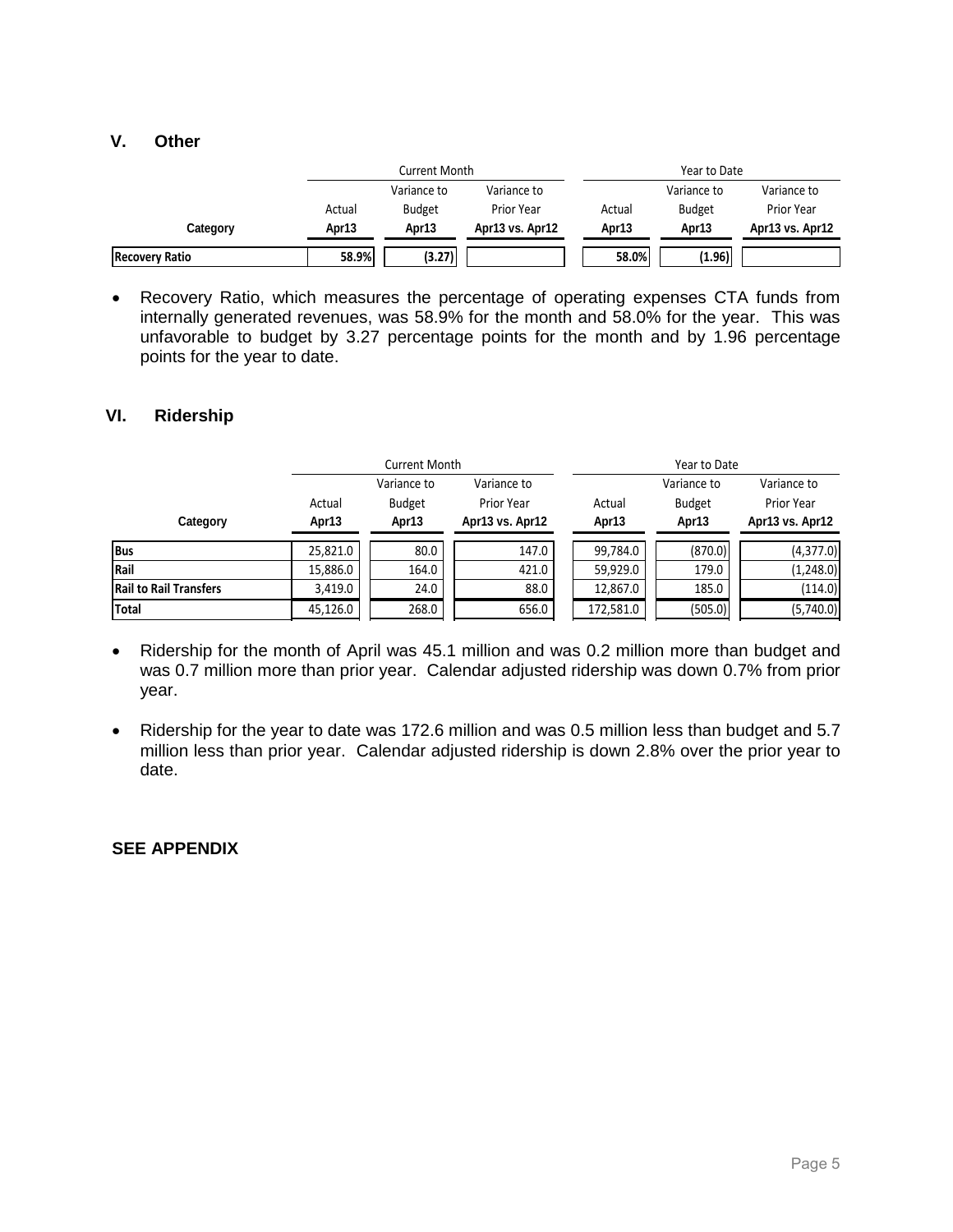*Cash & Liquidity*





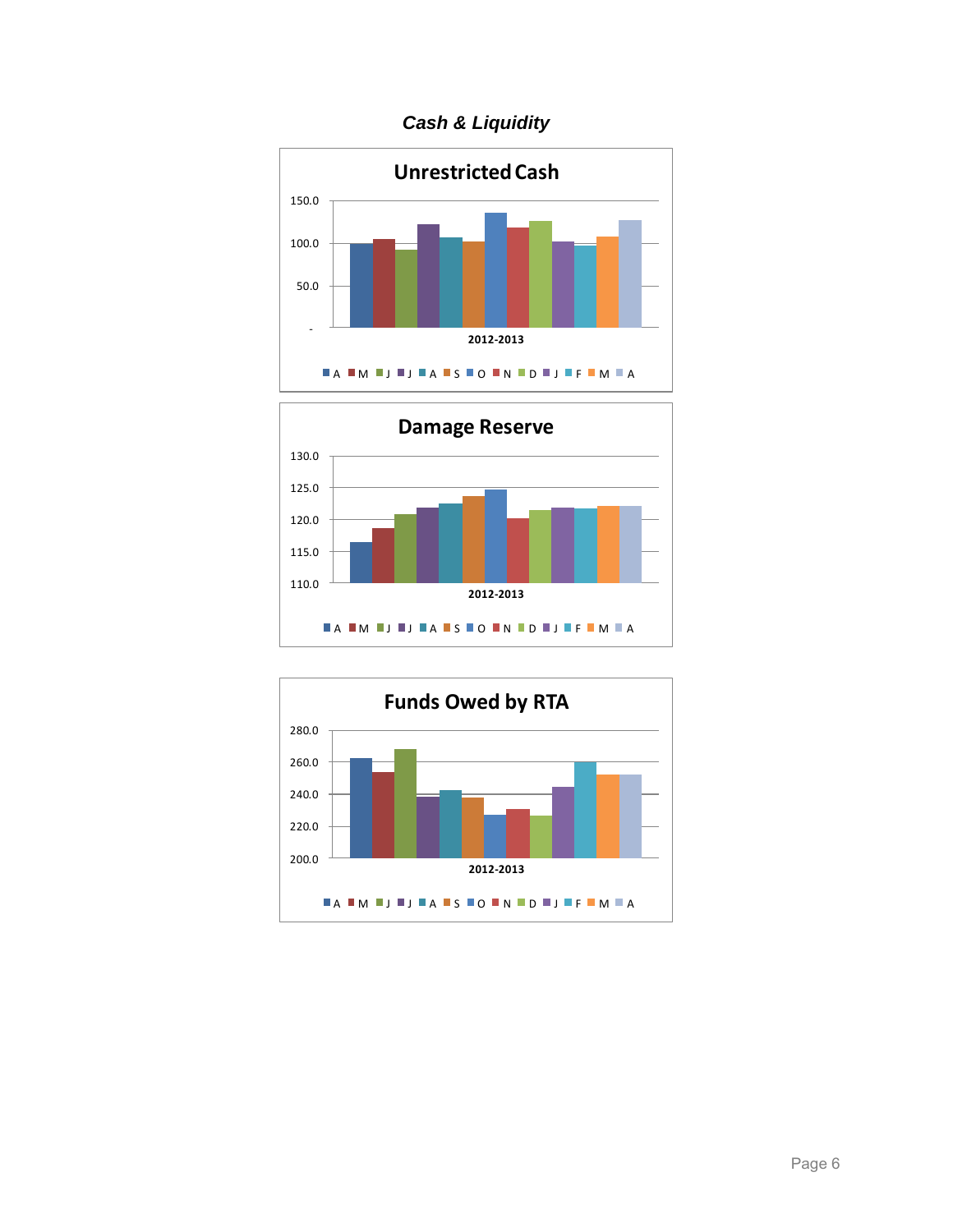





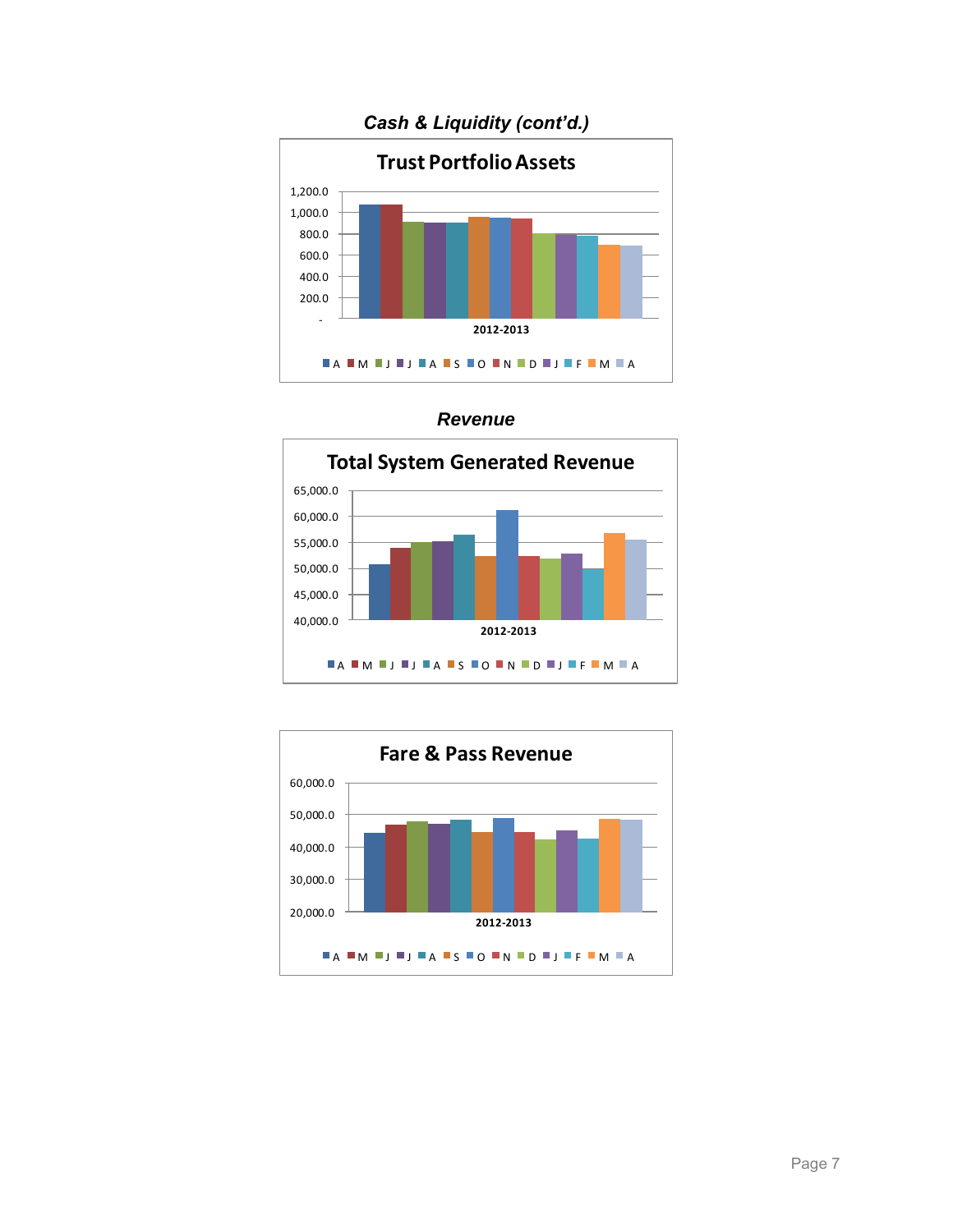# *Revenue (cont'd.)*



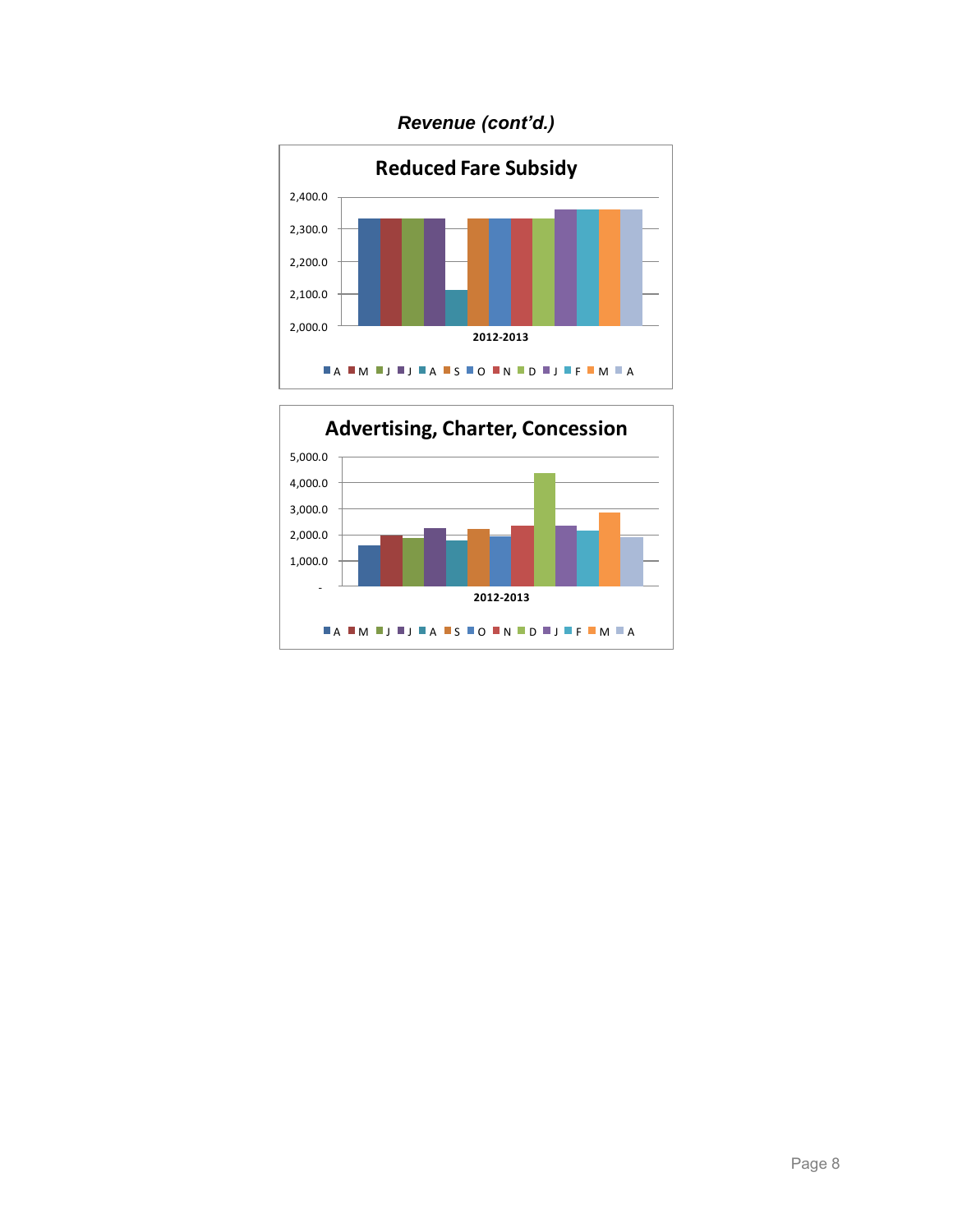### *Expenses*